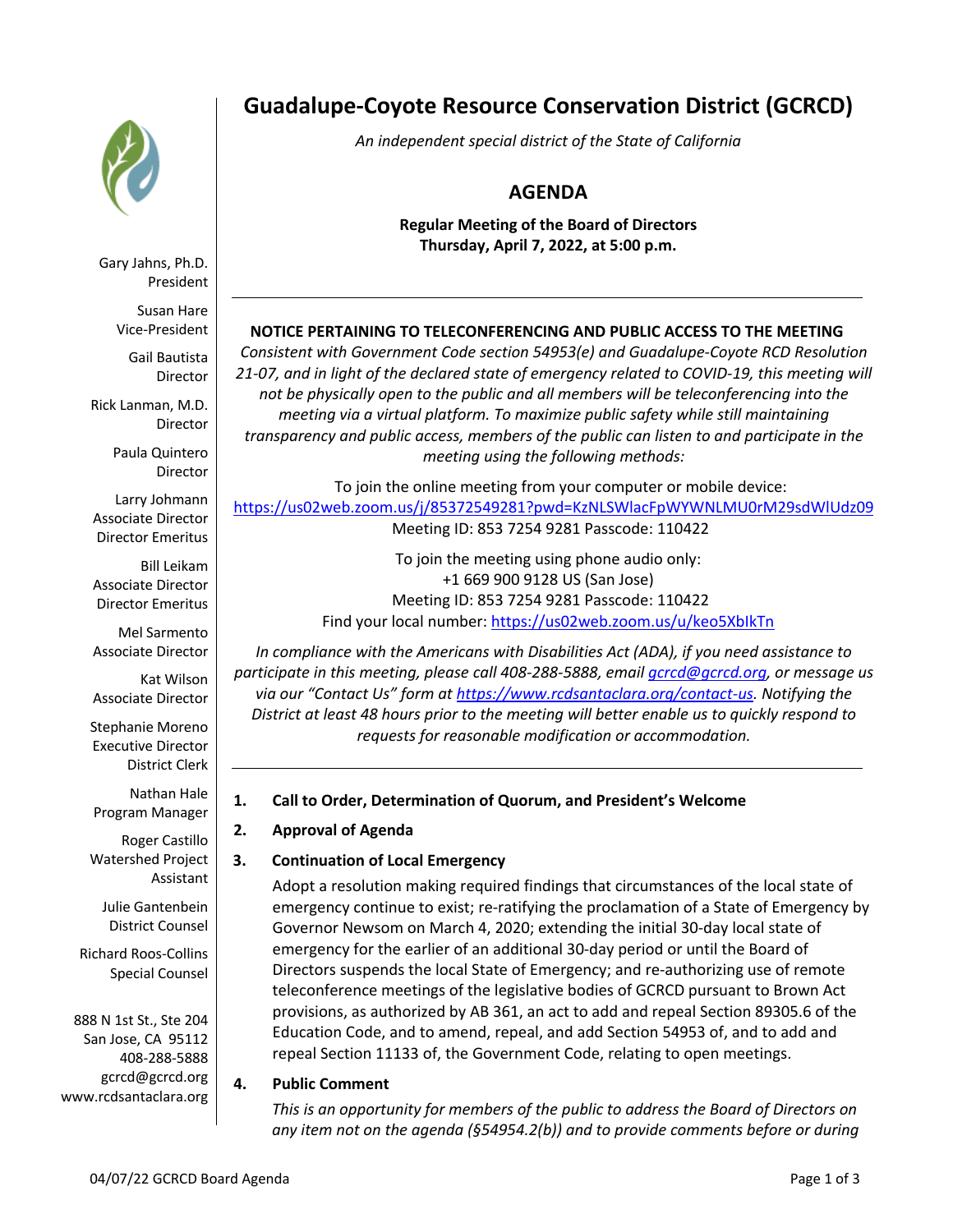*the Board's consideration of items (§54954.3(a)). See "Notice to the Public" at the end of the agenda for additional information.*

#### **5. Consent Agenda**

*Items on the consent agenda (see list at end of regular agenda items) are considered routine and may be enacted by one motion. Any Director, Associate Director, staff, or member of the public may request an item be moved from the consent agenda to the regular agenda for separate discussion and action.*

#### **6. Partner Reports**

- 6.1 *USDA-NRCS:* Monthly report from District Conservationist James Booth, Hollister Service Center.
- 6.2 *Other Partners:* Updates from other partners who wish to share information regarding agricultural and natural resources conservation activities, programs, and projects.

#### **7. Programs and Projects**

7.1 *Tule Elk Habitat Suitability Analysis:* Update from Director Lanman on progress and next steps.

#### **8. Administration:**

8.1 *Office Relocation:* Update from Executive Director on progress and next steps.

#### **9. Board Members, Associate Director and Staff Reports:**

9.1 Individual updates and reports on topics and activities relevant to GCRCD.

#### **10. Closed Session:**

- 10.1 *Conference with Legal Counsel – Anticipated Litigation:* Significant exposure to litigation pursuant to paragraph (4) of subdivision (d) of Government Code Section 54956.9: 1 case.
- 10.2 *Report from Closed Session*

# **11. Determine Next Meeting Date and Adjourn Meeting**

# **Consent Agenda**

- 5.1 Approve minutes for the March 3, 2022, Board Meeting.
- 5.2 Approve consent agenda for February 4, 2021 (correction of oversight).
- 5.3 Accept financial reports through February 2022.

#### Information Only

- 5.4 Correspondence from the County of Santa Clara Finance Agency; *Excess ERAF Distribution update*; dated March 10, 2022.
- 5.1 Correspondence from San Francisco Bay Regional Water Quality Control Board; *Opportunity to comment: Notice of Proposed Basin Plan Amendment on Climate Change and Aquatic Habitat Protection, Management, and Restoration*; dated March 10, 2022.
- 5.5 Comments to and response to comments from the California Regional Water Quality Control Board, San Francisco Bay Region; *Proposed Tentative Order for County of Santa Clara, Oregon Expressway Underpass, NPDES Permit CA0038784*; dated March 14, 2022 and April 4, 2022.
- 5.6 Correspondence from California Water Quality Monitoring Council; *OPC Releases State Agency Sea-Level Rise Action Plan for California, Public Comment Open*; dated March 22, 2022.
- 5.7 Correspondence from the County of Santa Clara Office of Sustainability; *Climate Roadmap 2030: We want to know what you think*; dated March 24, 2022.
- 5.8 Correspondence from California Water Quality Monitoring Council; *EPA Releases Final Strategic Plan and Statement on FY2023 Budget*; dated March 28, 2022.
- 5.9 Correspondence from the State Water Quality Control Board; *Webinar: Fish Programs – Health Approaches with Tribes and Indigenous Peoples*; dated March 29, 2022.